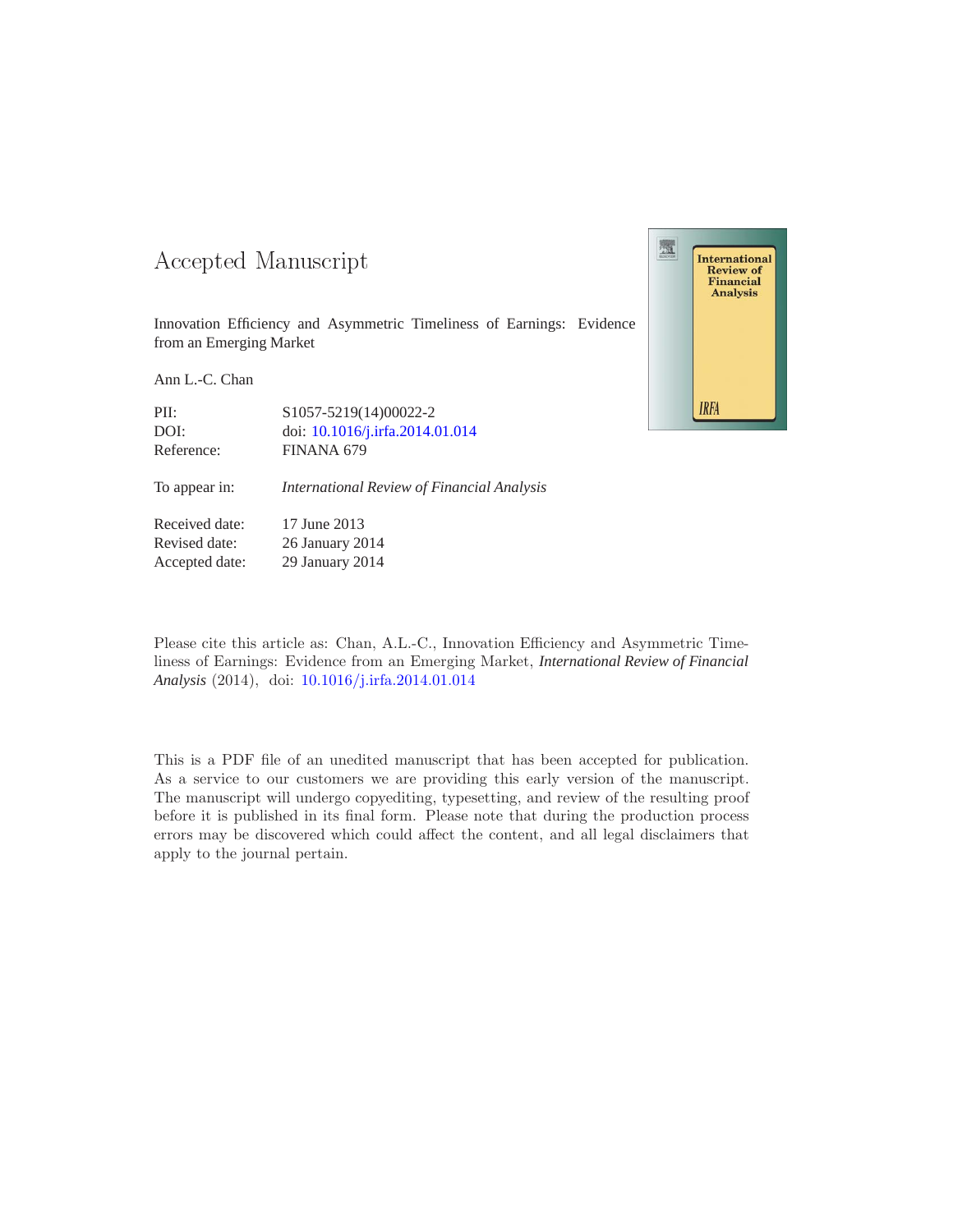# **ACCEPTED MANUSCRIPT**

#### **Innovation Efficiency and Asymmetric Timeliness of Earnings: Evidence from an Emerging**

**Market** 

#### **Ann L-C Chan**

Associate Professor Department of Accounting National Chengchi University 64 Sec. 2 Zhi-Nan Road Taipei, 11605, Taiwan

lcchan@nccu.edu.tw

**Ann L-C Chan**<br>Associate Professor<br>Department of Accounting<br>National Chengelii University<br> $64 \text{ Sec. } 2 \text{ Zhi-Nan Road}$ <br>Taipei, 11605, Taiwan<br>Lechan@necu.edu.tw<br>associated manuscription, Taiwan<br>Lechan@necu.edu.tw<br>associated manus **Abstract:** This study investigates the impact of intellectual capital output on the asymmetric income timeliness of firms in Taiwan, which is an emerging economy with a high concentration of research and development (R&D)-intensive firms but poor investor protection. The higher growth opportunities and increased risk faced by R&D firms makes them more vulnerable to shareholder litigation. Specifically, I examine whether companies that are less efficient at transforming new ideas or techniques into granted patents are more timely in their recognition of losses and less timely in their recognition of gains in response to higher expected litigation costs. Indeed, I observe a negative relationship between innovation efficiency and asymmetric income timeliness and this is more evident among highly R&D-intensive firms. In a parallel analysis, I also find that the observed greater earnings conservatism of low-innovation-efficient firms is more evident following the introduction of the Securities and Futures Investor Protection Act in the year 2003, when a class action litigation mechanism was established. Together, these findings highlight the role of accounting conservatism in mitigating the potential litigation risk faced by high-tech industries.

**Keywords**: Innovation efficiency, asymmetric income timeliness, information asymmetry, litigation

risk

**JEL Classification**: M41